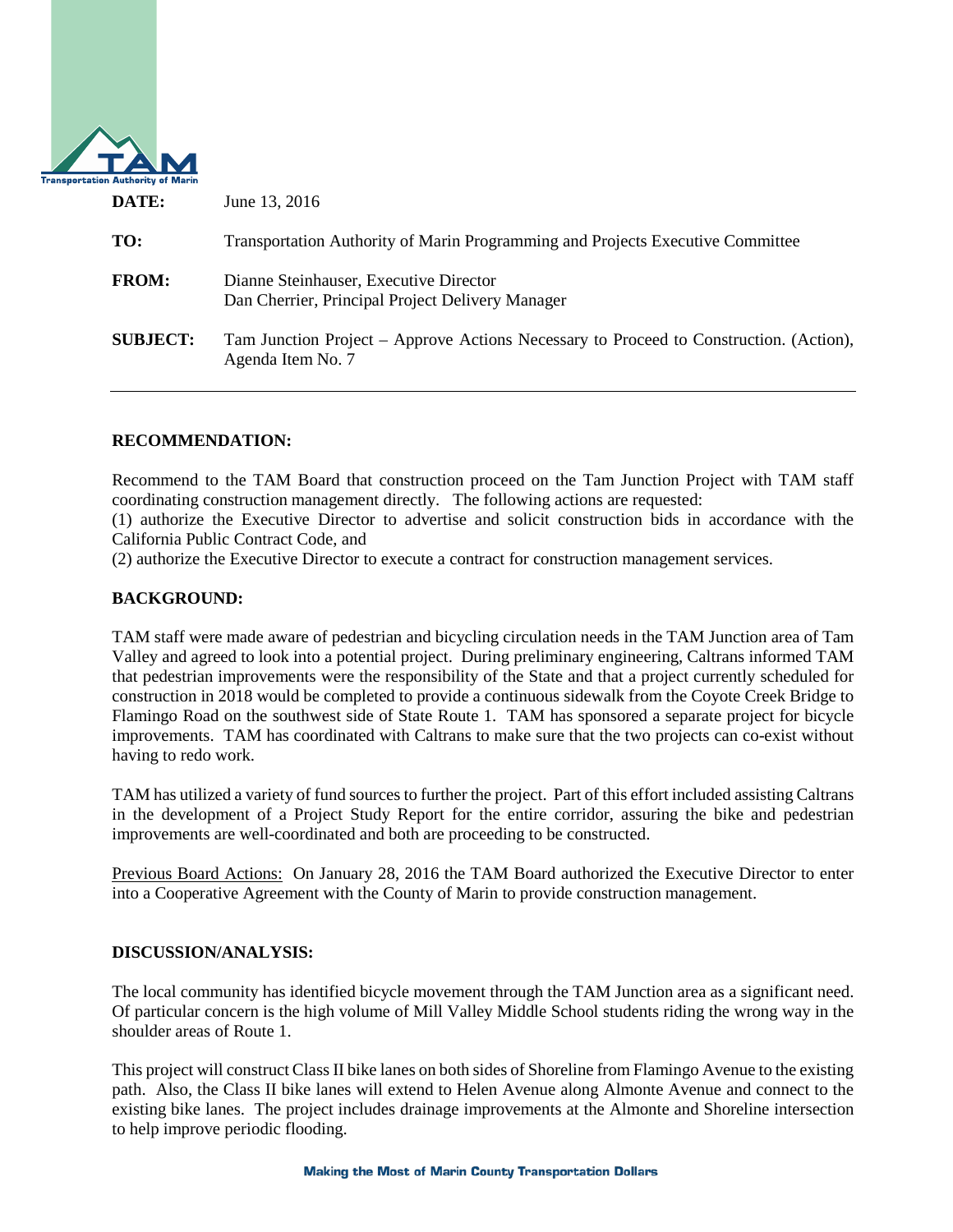The project will be built within State right of way and an encroachment permit from Caltrans will be required. Caltrans has commented on the initial submittal to Caltrans; staff and consultants are working diligently to resolve all comments. Caltrans will also act as the lead for the National Environmental Policy Act (NEPA) environmental document.

On May 9, the County informed TAM that due to their expected workload for the next fiscal year, they would be unable to provide construction management for the Project directly with their own staff. The County did offer to procure an outside consultant to provide these services for an additional fee for oversight. Staff feel that due to these new circumstances, the construction management for the Tam Junction Project can be managed in-house. TAM staff are currently in the process of approving in-house specifications and issuing a selection process for a construction management team for the Irwin Creek Mitigation Project, as approved by the TAM Board in March 2016; staff are well prepared and experienced to manage construction for this project as well.

TAM staff will be eliciting a professional Construction Management firm to perform the direct CM work, much like our cities, towns, and the County. TAM staff engineers have extensive experience with the oversight and management of constructing complex projects and have developed the in-house procedures to accomplish this task. With the support of the CM firm, staff is preparing to release the project for construction bidding and will bring an award package to the Board once the bids have been received, evaluated, and a determination has been made as to the lowest responsible bidder. Note, this project will require extensive coordination with local business and TAM staff were already planning to be heavily involved in this necessary outreach process.

Staff have discussed TAM's initial construction project with County Counsel and will follow-up with another meeting to review the contract provisions and our adherence with the Public Contract Code. We will also reach out to the County's Insurance Advisor to determine if our existing insurance coverage is adequate to protect TAM interests or if additional insurance is advisable. Previous investigations into insurance levels appropriate for this activity indicated a minor increase in TAM's insurance may be appropriate.

As mentioned, staff are proposing to retain the services of a construction management firm to handle the dayto-day inspection and contract compliance activities. A firm will be selected based on their experience and qualifications in managing a similar scope of projects. A separate contract may be issued for materials testing services. Funding for these services is included in the project budget.

## **FISCAL CONSIDERATION:**

This project has a variety of funding sources: \$48,000 from CMA Planning for Preliminary Engineering; \$20,000 from TDA for Environmental; \$175,000 from OBAG for Environmental and Final Design; \$80,000 from TFCA for Utility Relocation and Construction Management; and \$350,000 from TAM Safe Pathways for Construction Capital and Construction Management.

This funding is expected to be sufficient to complete the project. However, several risks remain related to utility relocation costs and Caltrans review. PG&E is still in the process of determining shared costs for the utility relocation and Caltrans will be reviewing further the plans, specifications, cost estimate, and NEPA Environmental Document. Unanticipated construction issues also remain a risk.